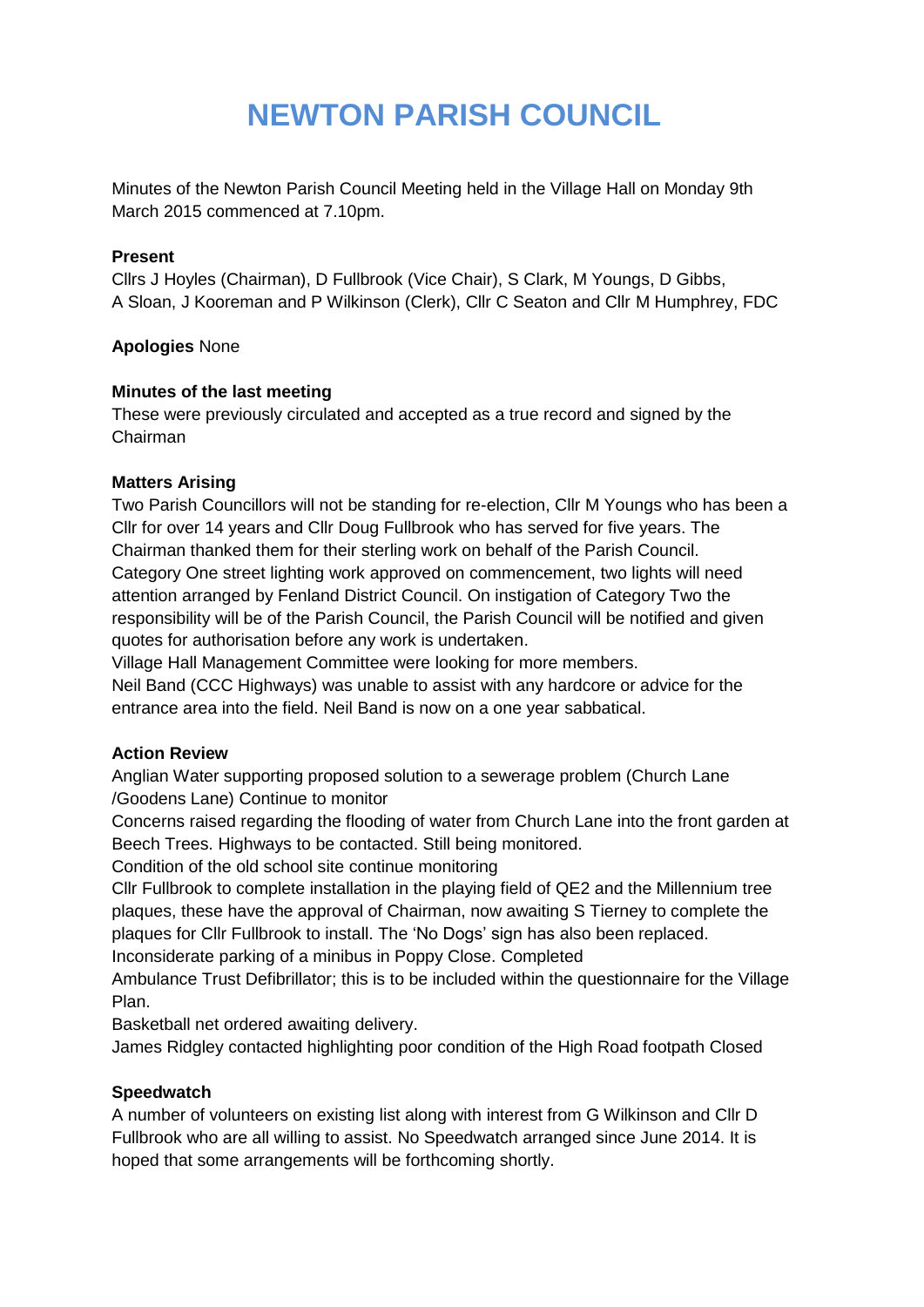# **Allotments**

Nothing to report

## **Finance**

Business Savings Account £1691.63 including 21p interest

Community Current A/C £6156.97 includes £1593 from Lottery specifically for the Village Plan

£25 cheque for Victim Support donation not showing on bank statement.

Approval agreed for CCC Highway Recharge payment of £366.66. Taking both these items into account leaving £ 4172.31 (not including Lottery Grant)

Audit particulars had arrived, Internal Auditor Adrian Shepherd expected on April 22nd.

# **Adopt Revised Standing Orders**

Revised Standing Orders circulated to Cllrs prior to the meeting were discussed approved and adopted.

#### **Planning**

The chairman stated a number of planning applications had been made including: The Gables 486 High Rd, single storey extension Tudor Lodge Fitton End two storey side extension The Chestnuts Mill Lane erection of part two storey Rectory Cottage Rectory Road change of window casements colour. No queries regarding these applications

## **Highways**

Copies of Highway Matters were circulated prior to the meeting (see enclosed copy) Cllr Gibbs and Cllr Clark had completed a survey on the number of potholes. Cllr Lay to be sent a copy of the Highway Matters in his absence concerning tasks still outstanding in Newton.

# **Village Hall**

Golden Age Fair had taken place and was very successful. A talk on Drainage of the North Level given by Cllr Hoyles. A number of village organisations continue to use the hall for meetings. New Age Kurling demonstration had taken place. The Spring Newsletter had been well received and more hall bookings secured.

# **Playing Field**

Cllr Fullbrook stated that the deadwood had been removed from the field with help from Ray Kublik and with Cllr Kooremans trailer. Dog fouling still continued to cause a problem.

#### **Correspondence**

Emails received and forwarded on to Councillors since our last meeting. PSE Newsletter Public Sector leaflets Rural Services Network leaflets on Rural Housing Rural Transport/ Rural Broadband. Spotlight on Older People in Rural Areas and weekly news digest Ways to contact Highways Teams on faults and reporting online One Highway fault reported through online High Road potholes/trip hazard

Streetlife Community Action - a new local community website for Fenland